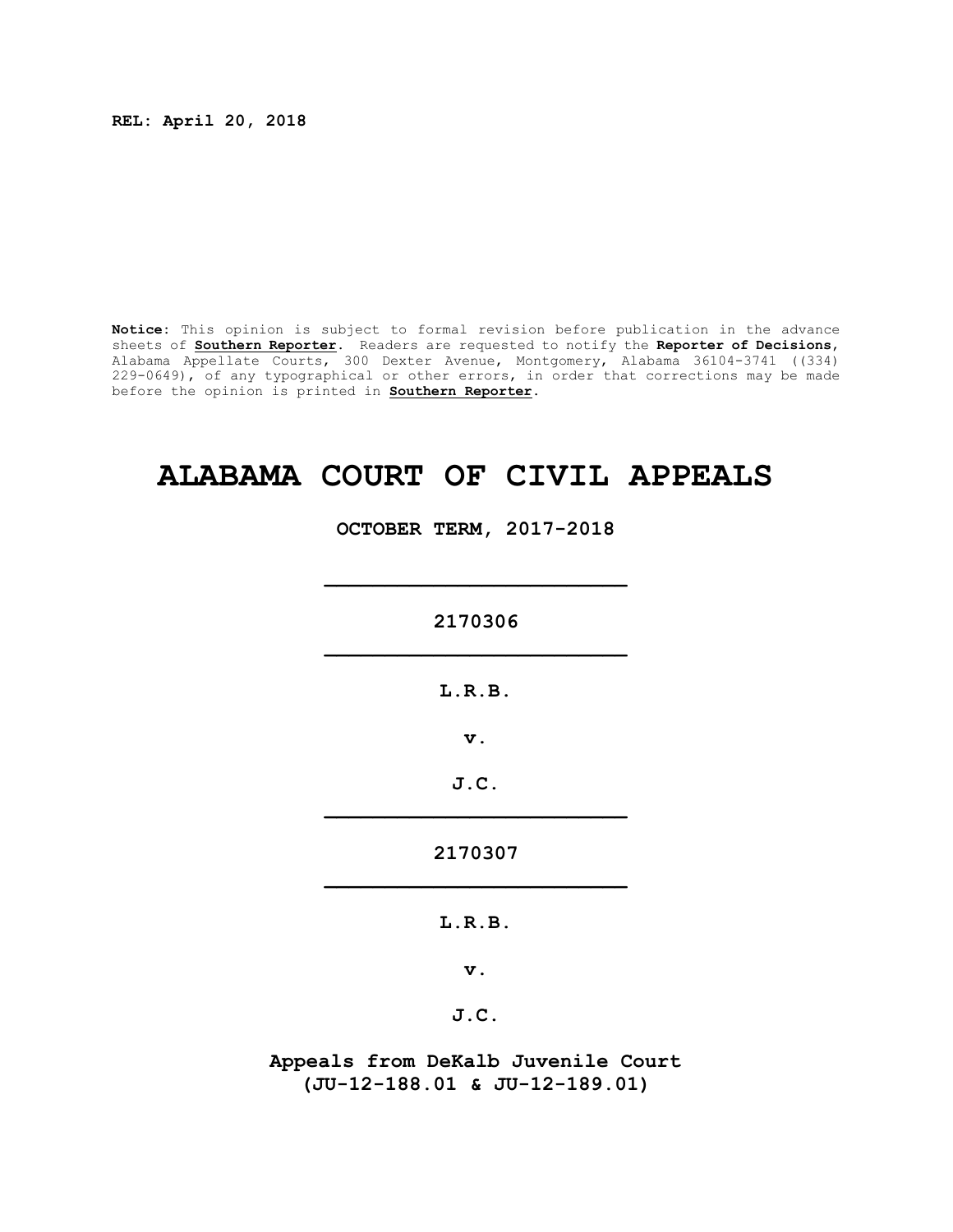THOMAS, Judge.

In 2009, L.R.B. ("the father") and J.C. ("the mother") were divorced by the DeKalb Circuit Court. According to the parties, the divorce judgment awarded custody of the parties' two children to the father. In April 2012, the mother filed in the DeKalb Juvenile Court ("the juvenile court") an emergency motion for custody of the children; she also filed two form complaints, which initiated a separate action for each child, seeking to have the children declared dependent and in which she alleged that the father had been arrested in Tennessee, had recently been committed to and released from a mental-health-care facility, had a history of mental-health issues and drug use, and, at a recent visitation, had "attempted to fight" the mother.

In August 2012, the juvenile court rendered a judgment that was entered in each action, incorporating the parties' agreement respecting custody of the children. By agreement, the children were placed in the custody of the mother, and the father was awarded specific visitation. In 2015, the mother instituted contempt actions against the father in the juvenile court; the father counterclaimed, requesting a modification of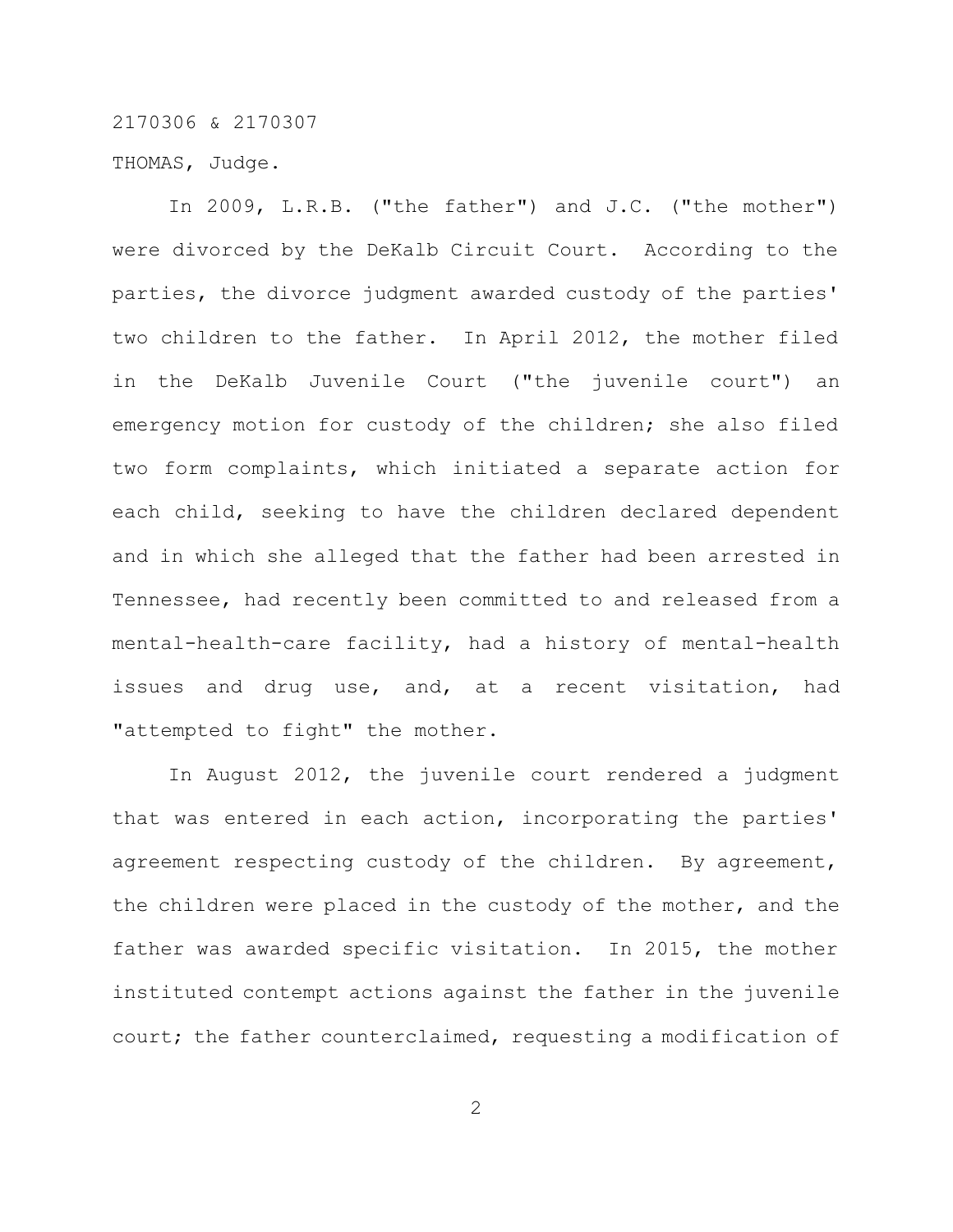the 2012 judgment and that the mother be held in contempt. The parties reached an agreement regarding the 2015 claims as well, and the juvenile court modified the 2012 judgment only insofar as it specified the location for the exchange of the children for visitation.

In September 2017, the father filed in the juvenile court a motion pursuant to Rule  $60(b)(4)$ , Ala. R. Civ. P., requesting that the juvenile court set aside the 2012 judgment as void. The father argued in his motion that the juvenile court had lacked jurisdiction to enter the 2012 judgment and that both that judgment and the 2015 modification judgment were void. He contended that the juvenile court had not determined that the children were dependent and that, therefore, the juvenile court had lacked jurisdiction to determine their custody.

The juvenile court rendered a judgment that was entered in each action, denying the father's motion and indicating that it considered the father's motion to have come too late and that the father had assented to the juvenile court's jurisdiction by litigating the 2015 modification actions. The father sought review of the denial of his Rule 60(b) motion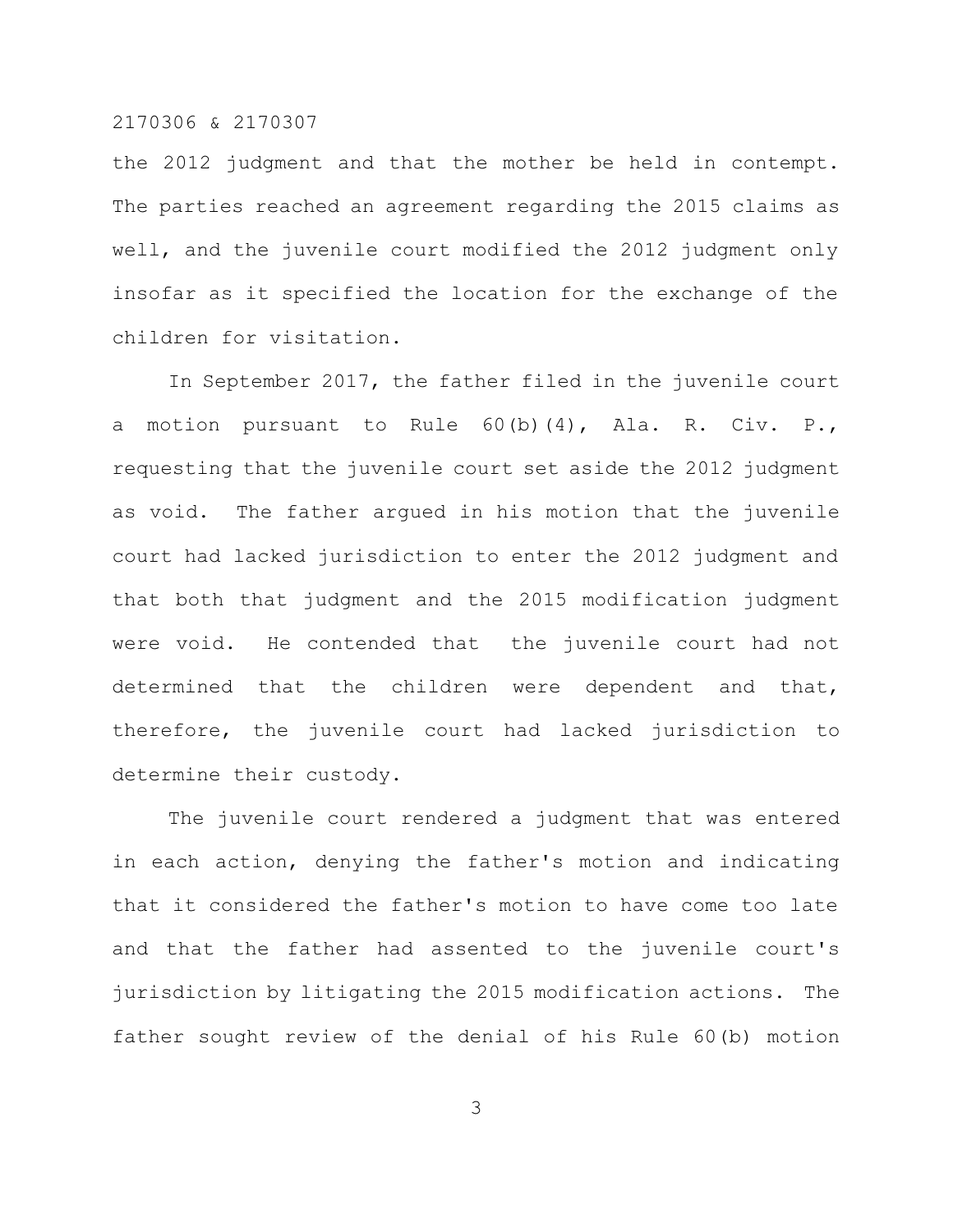via a petitions for the writ of mandamus, which we have treated as appeals. See M.M. v. K.J.Z., [Ms. 2160520, September 29, 2017] \_\_\_ So. 3d \_\_\_, \_\_\_\_ (Ala. Civ. App. 2017) (electing to treat petitions for the writ of mandamus seeking review of the denial of Rule 60(b) motions as appeals from the denial of those motions). This court consolidated the appeals ex mero motu.

The father's motion sought relief from the 2012 judgment under Rule 60(b)(4) based on allegations that the juvenile court had lacked subject-matter jurisdiction to enter the 2012 judgment. Motions seeking relief from a void judgment may be brought at any time. Ex parte McCrory & Williams, Inc., 155 So. 3d 1018, 1020 (Ala. Civ. App. 2014). Thus, despite the juvenile court's conclusion that the father's motion was filed too late, the father's motion was timely filed. Furthermore, we note that "'"[a] lack of subject-matter jurisdiction is not subject to waiver by the parties, "'" B.L.R. v. N.M.N., 69 So. 3d 868, 869 (Ala. Civ. App. 2011) (quoting K.C. v. R.L.P., 67 So. 3d 94, 95 (Ala. Civ. App. 2011), quoting in turn Ex parte T.C., 63 So. 3d 627, 630 (Ala. Civ. App. 2010)), so the father's participation in the 2012 actions and the 2015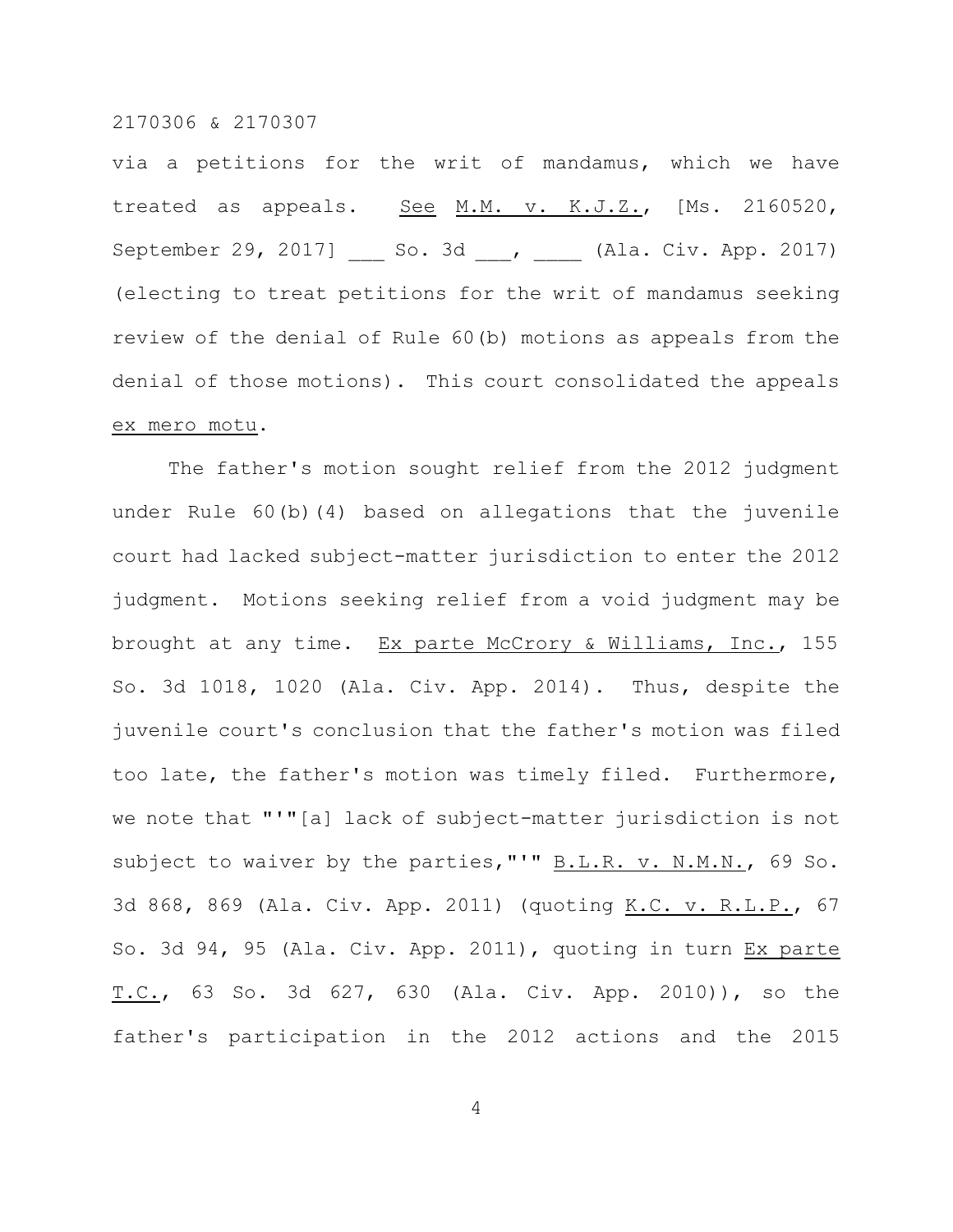actions could not imbue the juvenile court with subject-matter jurisdiction.

"'The standard of review on appeal from an order granting [or denying] relief under Rule 60(b)(4), Ala. R. Civ. P. ("the judgment is void"), is not whether the trial court has exceeded its discretion. When the decision to grant or to deny relief turns on the validity of the judgment, discretion has no field of operation. Cassioppi v. Damico, 536 So. 2d 938, 940 (Ala. 1988). "If the judgment is void, it is to be set aside; if it is valid, it must stand.... A judgment is void only if the court which rendered it lacked jurisdiction of the subject matter, or of the parties, or if it acted in a manner inconsistent with due process." Seventh Wonder v. Southbound Records, Inc., 364 So. 2d 1173, 1174 (Ala. 1978) (emphasis added).'"

L.T. v. W.L., 159 So. 3d 1289, 1291 (Ala. Civ. App. 2014) (quoting Ex parte Full Circle Distrib., L.L.C., 883 So. 2d 638, 641 (Ala. 2003)).

The juvenile court is a court of limited jurisdiction, having "exclusive original jurisdiction of juvenile court proceedings in which a child is alleged to have committed a delinquent act, to be dependent, or to be in need of supervision." Ala. Code 1975, § 12-15-114(a). The mother's 2012 dependency complaint contained allegations that, if proven, could have established that the children were dependent. Thus, her complaint invoked the jurisdiction of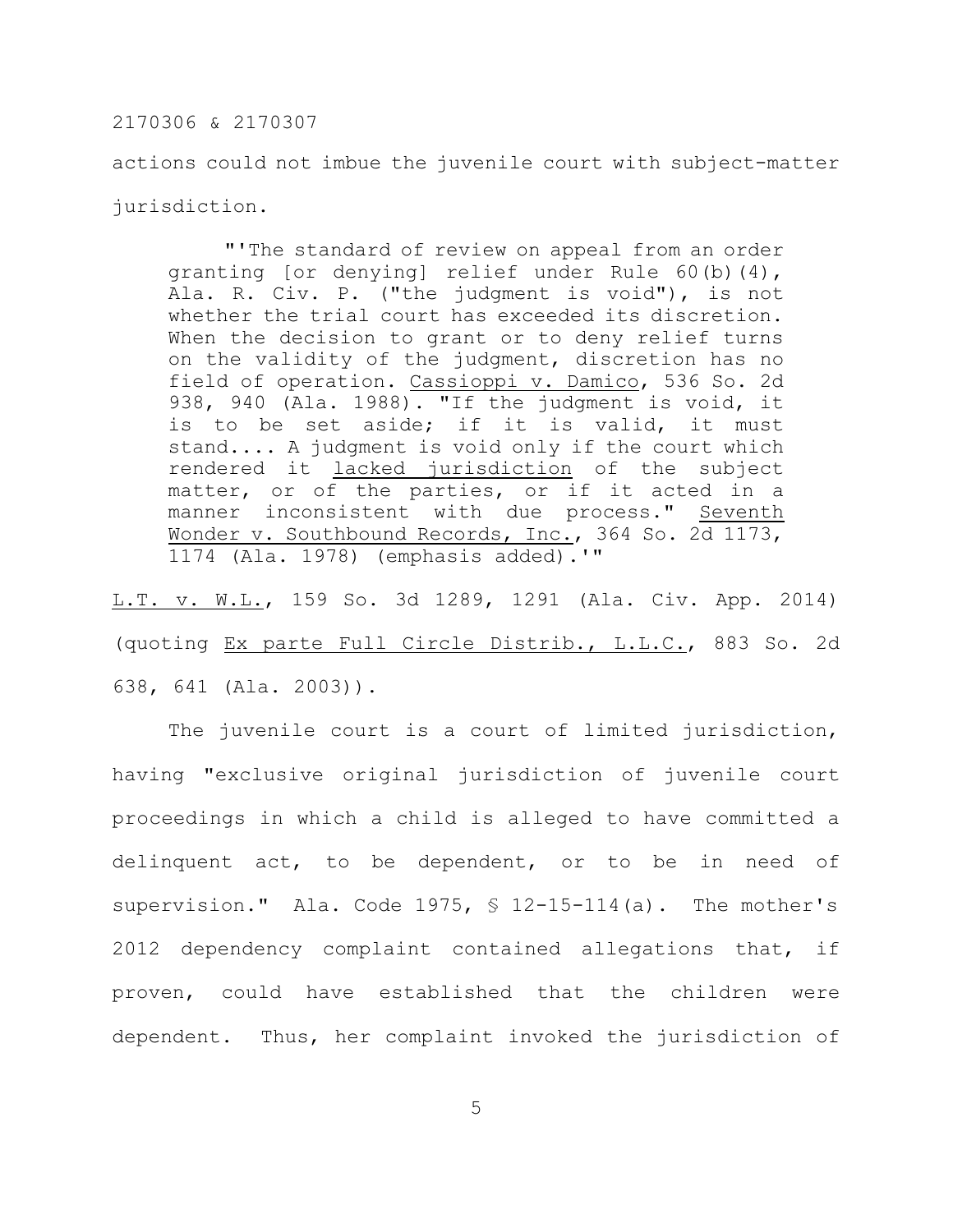the juvenile court. See  $T.K. v. M.G., 82$  So. 3d 1, 4 (Ala. Civ. App. 2011) (explaining that a father's allegations that the mother was using illegal drugs and was not properly caring for the parties' children were sufficient allegations upon which to base the juvenile court's exercise of its dependency jurisdiction). However, the juvenile court never took evidence regarding the children's alleged dependency; instead, the parties entered into a settlement agreement respecting the custody of the children. The settlement agreement does not stipulate to the children's dependency, and, as a result, the settlement agreement merely resolves a custody dispute between parents, over which the juvenile court lacked jurisdiction. See § 12-15-114(a) ("A dependency action shall not include a custody dispute between parents."); S.J.S. v. H.M., 103 So. 3d 823, 826 (Ala. Civ. App. 2012).

The mother contends that, pursuant to Rule 8(d), Ala. R. Civ. P., the father's failure to file an answer to the dependency complaint resulted in his admission of the facts giving rise to the children's dependency. Thus, she argues, the juvenile court had jurisdiction to enter its 2012 judgment incorporating the parties' settlement agreement because the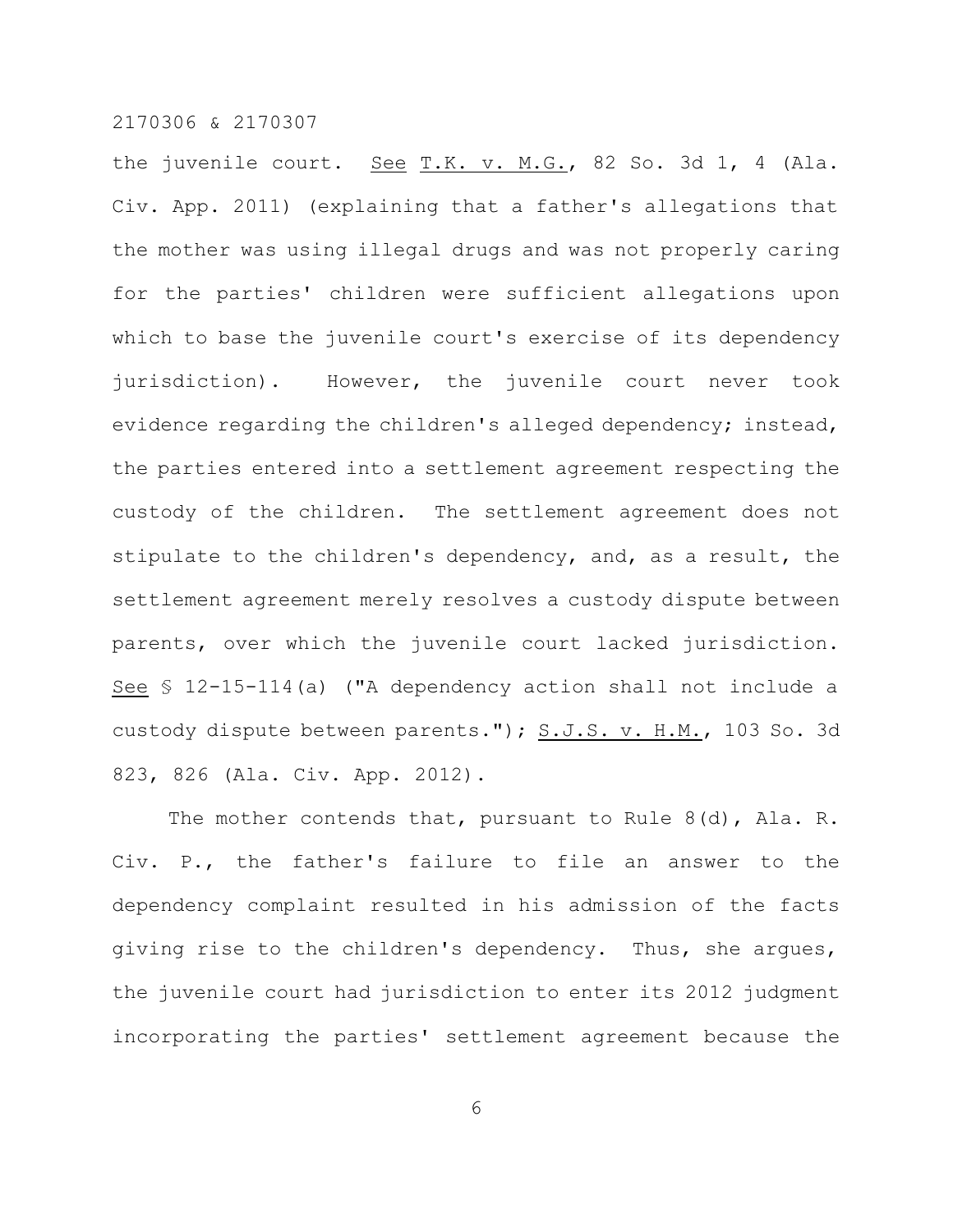children's dependency was admitted. The application of Rule 8(d) does obviate the need for proof of an admitted factual averment at trial or in a motion for a summary judgment. See Howard v. Jordan, 390 So. 2d 1053, 1054 n.1 (Ala. 1980); but see Edwards v. National Speleological Soc'y, Inc., 502 So. 2d 337, 339 (Ala. 1987) (indicating that because "[t]he filing of an answer is not a prerequisite to the consideration of a motion for summary judgment," Rule 8(d) cannot always be used to deem facts admitted when no answer has been filed). However, the juvenile court did not try the 2012 actions or enter a summary judgment in those actions. Instead, the parties agreed to resolve their differences, which, based on the language used in the settlement agreement, were based on a custody dispute between them.<sup>1</sup> We cannot agree that Rule

<sup>&</sup>lt;sup>1</sup>We are aware of the holding of M.W.H. v. R.W., 100 So. 3d 603 (Ala. Civ. App. 2012), in which we determined that a mother's agreement to allow the maternal grandparents to assume a child's custody was an implicit admission on the part of the mother that the child was dependent. We noted in M.W.H. that our "conclusion [was] limited to cases such as this one, i.e., cases in which there is a pending dependency petition filed by a nonparent that alleges that the child in question does not have a parent able or willing to provide care or support for the child." M.W.H., 100 So. 3d at 607-08 n.4. However, the parties in the present case are both parents, and one parent's relinquishment of a child's custody to the other parent does not impact the relinquishing parent's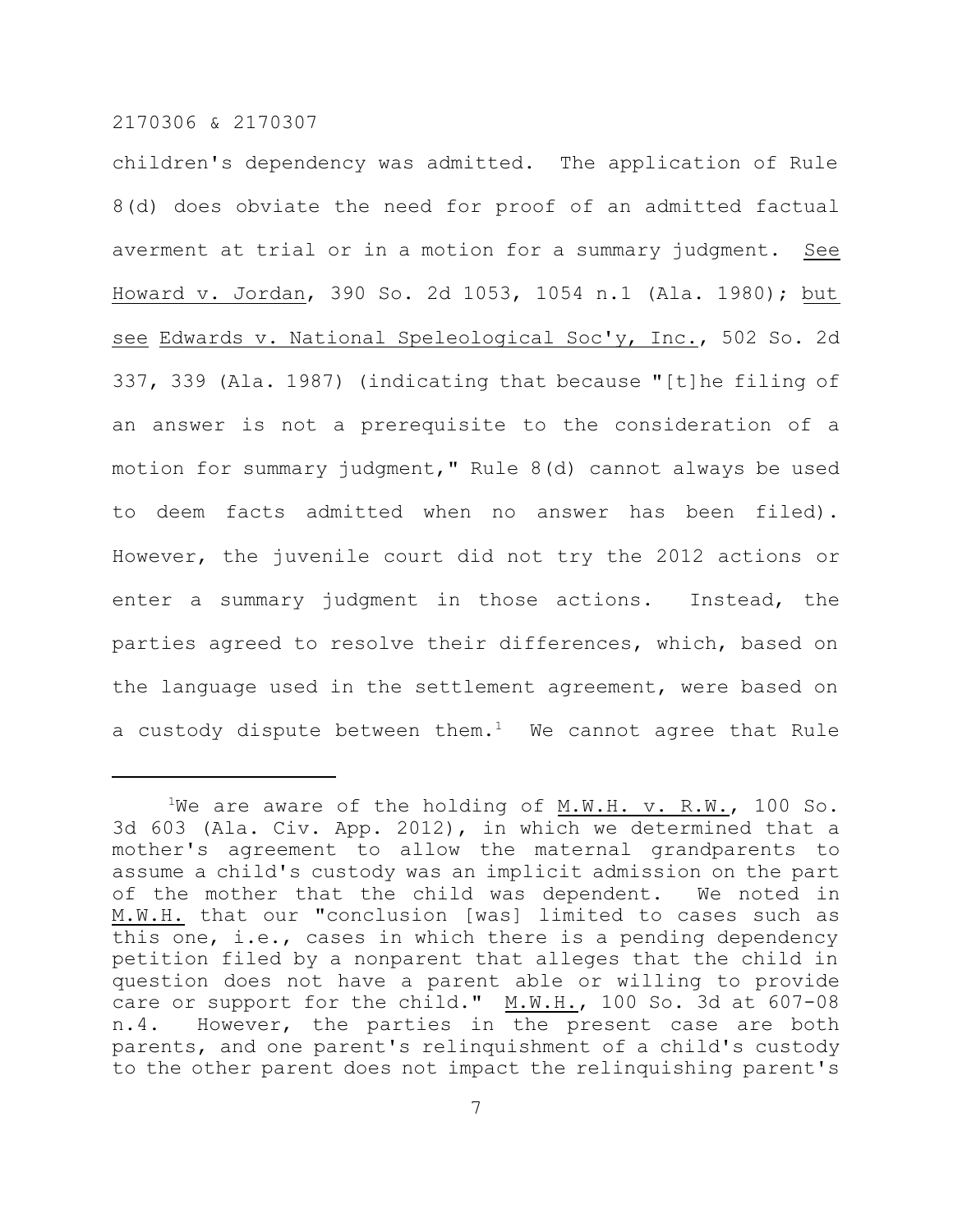8(d) is applicable in this situation, where the facts were not required to be proven to the juvenile court before it entered its 2012 judgment incorporating the parties' settlement agreement.

Because the juvenile court lacked jurisdiction to enter the 2012 judgment, that judgment is void; the 2015 judgment purporting to modify the 2012 judgment is also void. See S.J.S., 103 So. 3d at 826. The father's Rule 60(b)(4) motion was not untimely and is due to be granted. The judgment of the juvenile court is therefore reversed, and the causes are remanded for the entry of a judgment consistent with this opinion.

2170306 – REVERSED AND REMANDED. 2170307 – REVERSED AND REMANDED. Pittman and Moore, JJ., concur.

Donaldson, J., concurs in the rationale in part and concurs in the judgment of reversal, but dissents from the remand instructions, with writing, which Thompson, P.J., joins.

fundamental right to parent his or her child, as does the relinquishment of custody to a third party. See Ex parte Terry, 494 So. 2d 628, 633 (Ala. 1986).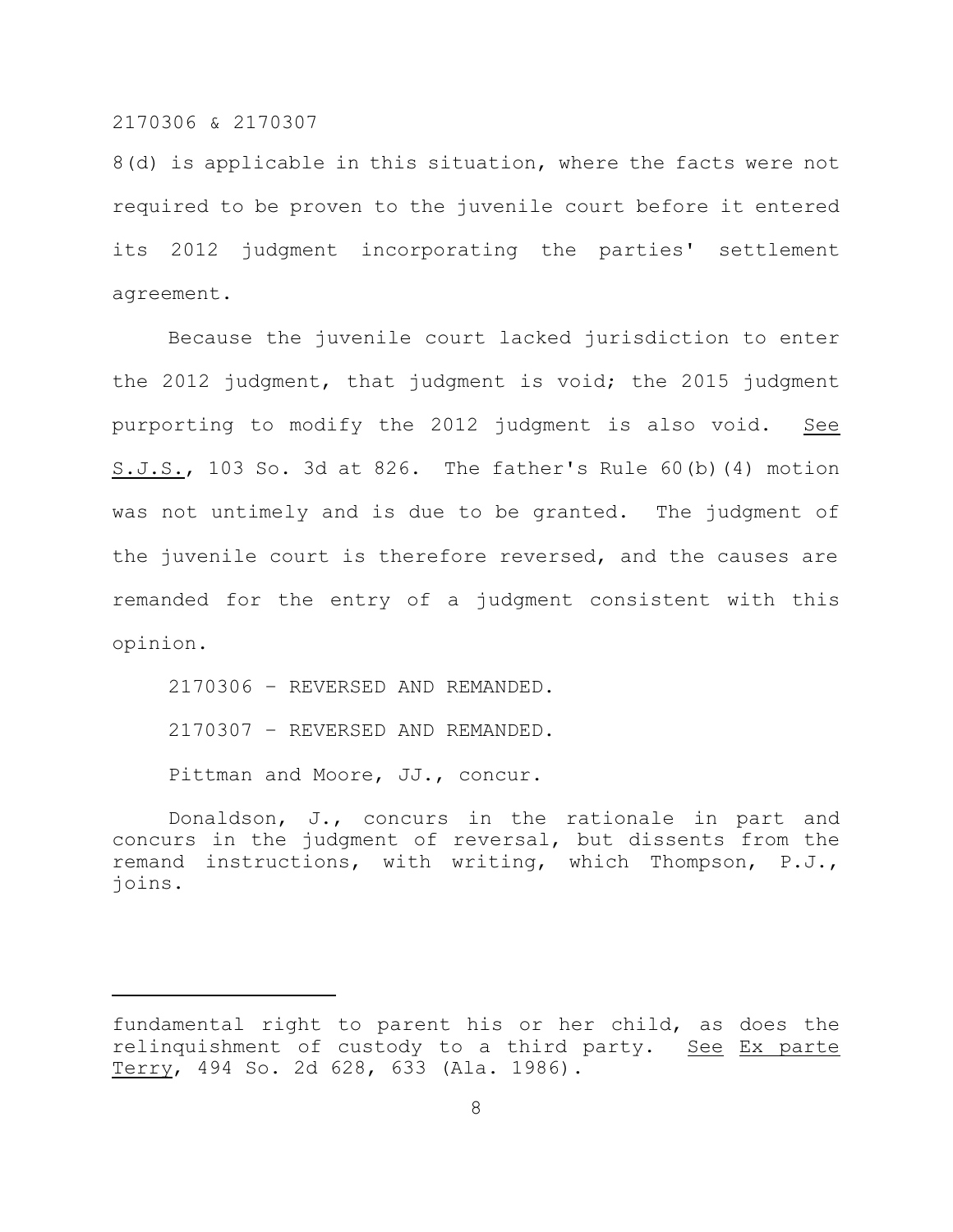DONALDSON, Judge, concurring in the rationale in part and concurring in the judgment of reversal, but dissenting from the remand instructions.

In August 2012, the DeKalb Juvenile Court ("the juvenile court") entered a judgment ("the August 2012 judgment") in response to a complaint filed in the juvenile court by J.C. ("the mother") against L.R.B. ("the father"). The complaint alleged, in part, that the children of the mother and the father were dependent. The August 2012 judgment was modified by a judgment entered in 2015 ("the 2015 judgment"). Neither the August 2012 judgment nor the 2015 judgment specifically addressed the allegation that the children were dependent.

In September 2017, the father filed a motion in the juvenile court pursuant to Rule 60(b)(4), Ala. R. Civ. P., seeking an order vacating the August 2012 judgment and, consequently, the 2015 judgment. In essence, the father argued that the juvenile court had not determined that the children were dependent and, therefore, that the juvenile court had lacked jurisdiction to enter the August 2012 judgment and the 2015 judgment. On December 19, 2017, the juvenile court entered the following order in response to the father's motion: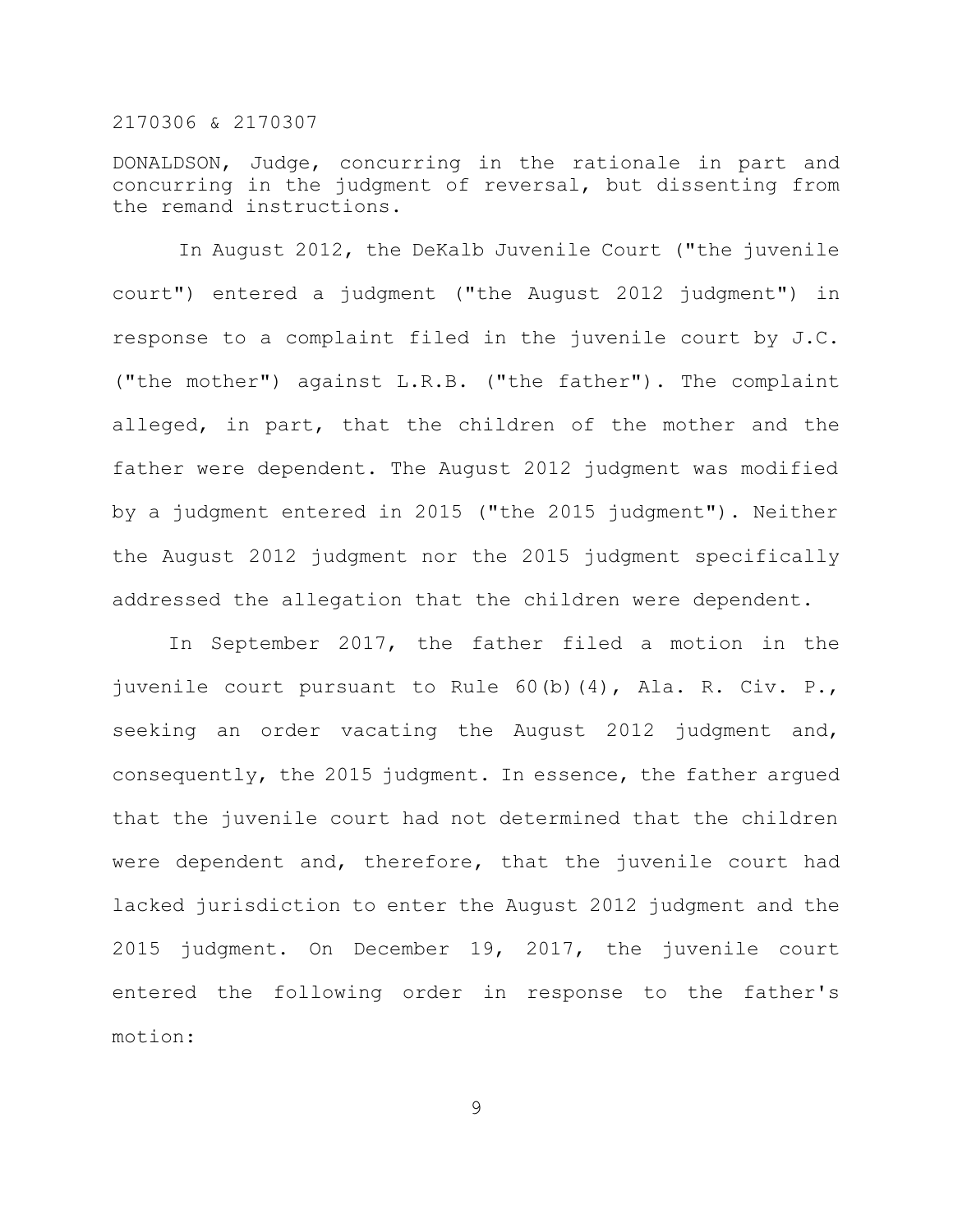"This cause came before the Court on the Father's motion for relief from Judgment pursuant to Rule 60(b). The Court finds that the Order of 2012 was modified in 2015 and all parties were represented. The Court finds that there is no reason for the Father to have waited until now to request the Court to set aside its Order of August 22, 2012, and therefore, the motion for relief filed by [the father] is denied."

In their briefs to this court, the father and the mother agree that father's September 2017 Rule 60(b)(4) motion should not have been denied by the juvenile court on the basis that it was untimely filed. I agree with the parties and with that portion of the main opinion holding that the father's Rule 60(b)(4) motion should not have been denied for the reasons expressed in the December 19, 2017, order.

I do not agree, however, that the August 2012 judgment can only be construed and interpreted as finding that the children were not dependent. The terms of the August 2012 judgment are not legally inconsistent with a finding of dependency. Although, in accordance with Rule 25(A)(1), Ala. R. Juv. P., the juvenile court should have specifically stated in writing whether dependency had been proven, this court has held in other circumstances that a finding of dependency had been implicitly made, despite the absence of a specific